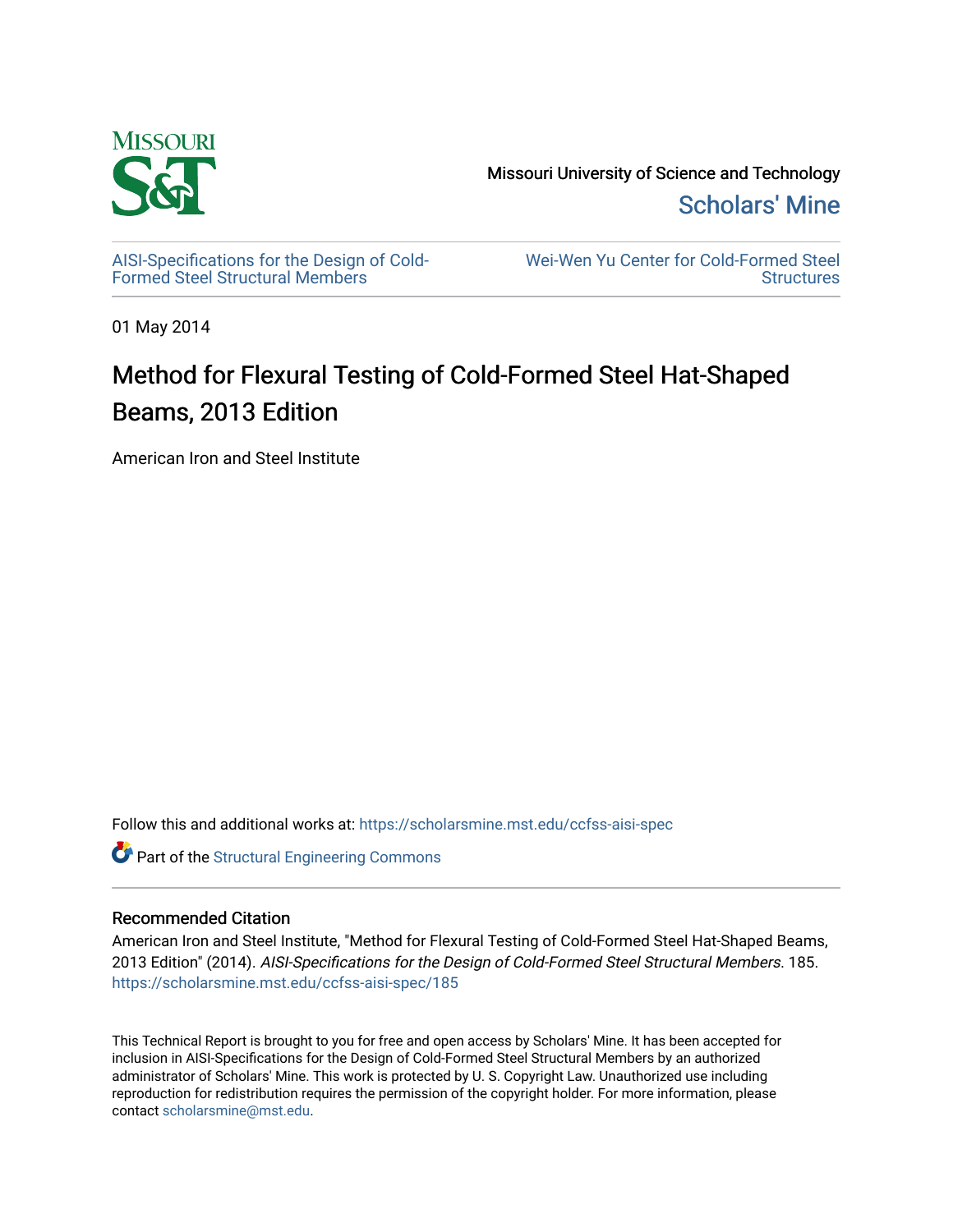

AISI S911-13



# AISI STANDARD

# Method for Flexural Testing of Cold-Formed Steel Hat-Shaped Beams

2013Edition

Approved by the AISI Committee on Specifications for the Design of Cold-Formed Steel Structural Members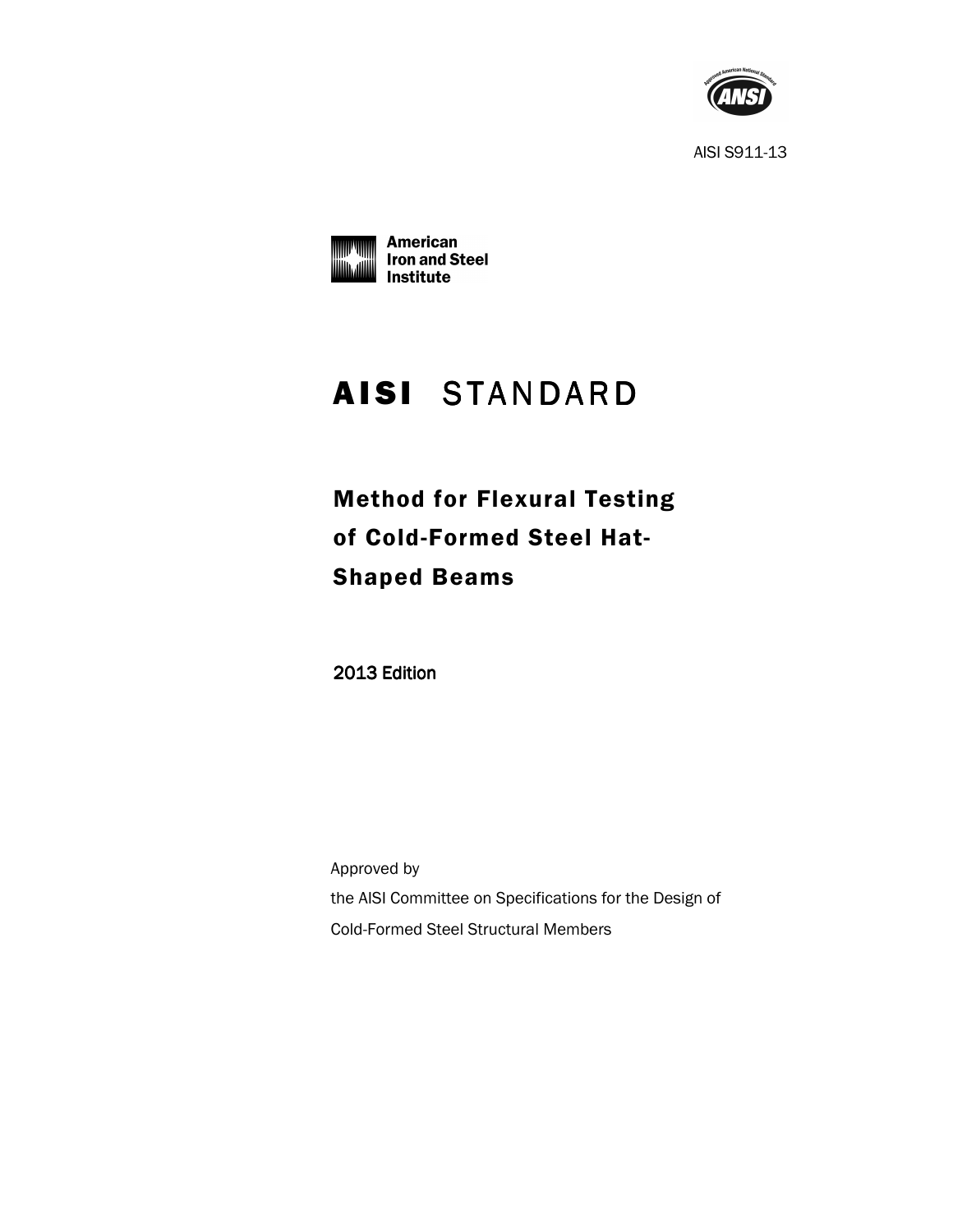The material contained herein has been developed by the American Iron and Steel Institute Committee on Specifications for the Design of Cold-Formed Steel Structural Members. The organization and the Committee have made a diligent effort to present accurate, reliable, and useful information on testing of cold-formed steel members, components or structures. The Committee acknowledges and is grateful for the contributions of the numerous researchers, engineers, and others who have contributed to the body of knowledge on the subject. With anticipated improvements in understanding of the behavior of cold-formed steel and the continuing development of new technology, this material will become dated. It is anticipated that future editions of this test procedure will update this material as new information becomes available, but this cannot be guaranteed.

The materials set forth herein are for general information only. They are not a substitute for competent professional advice. Application of this information to a specific project should be reviewed by a registered professional engineer. Indeed, in most jurisdictions, such review is required by law. Anyone making use of the information set forth herein does so at their own risk and assumes any and all resulting liability arising therefrom.

1st Printing – May 2014

Produced by American Iron and Steel Institute

Copyright American Iron and Steel Institute 2014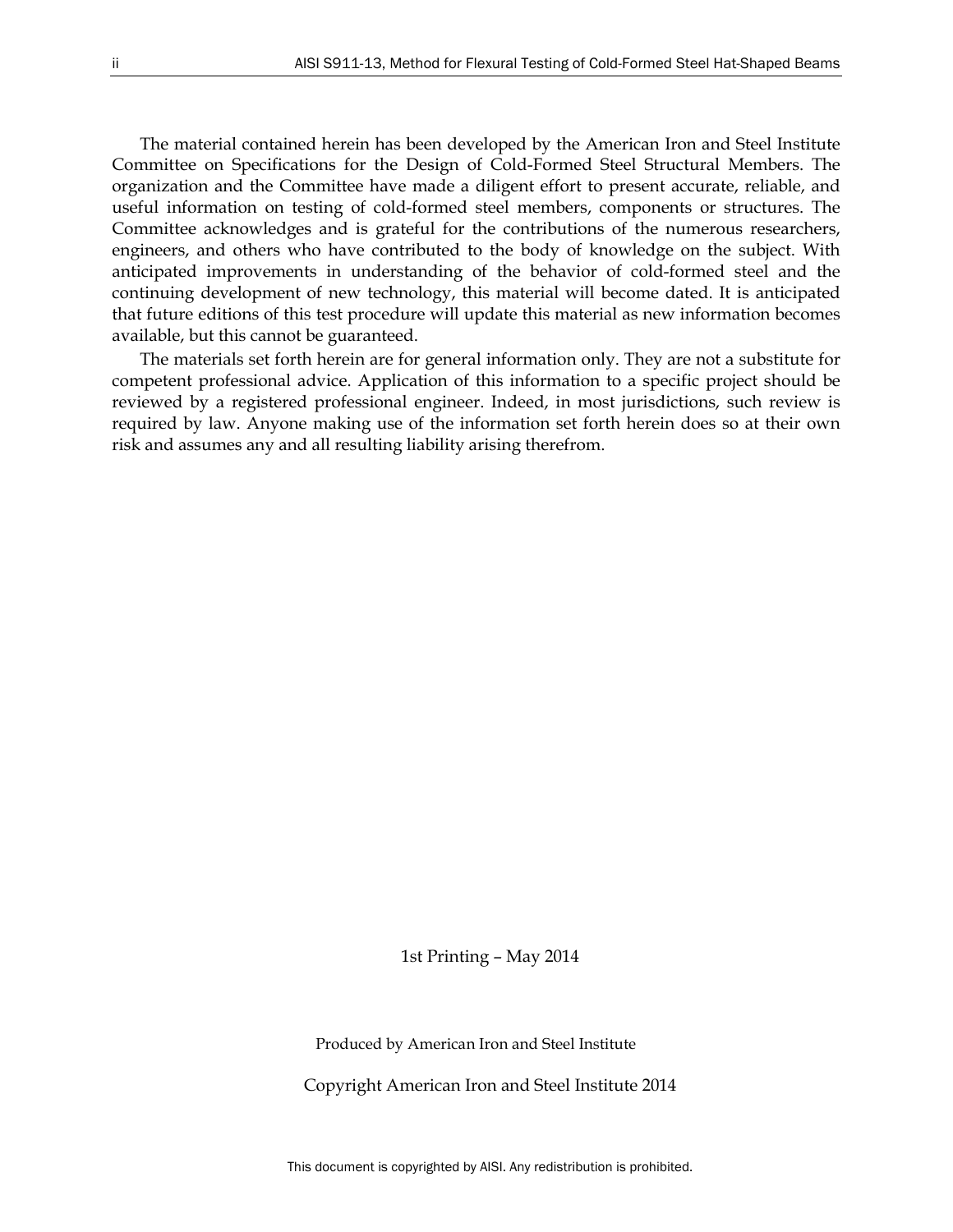#### PREFACE

The American Iron and Steel Institute Committee on Specifications developed this standard to provide test methods for determining the nominal flexural strength of an open hat shaped cross-section subject to *negative bending moment*.

The Committee acknowledges and is grateful for the contributions of the numerous engineers, researchers, producers and others who have contributed to the body of knowledge on this subject.

User Notes and Commentary are non-mandatory and copyrightable portions of this standard.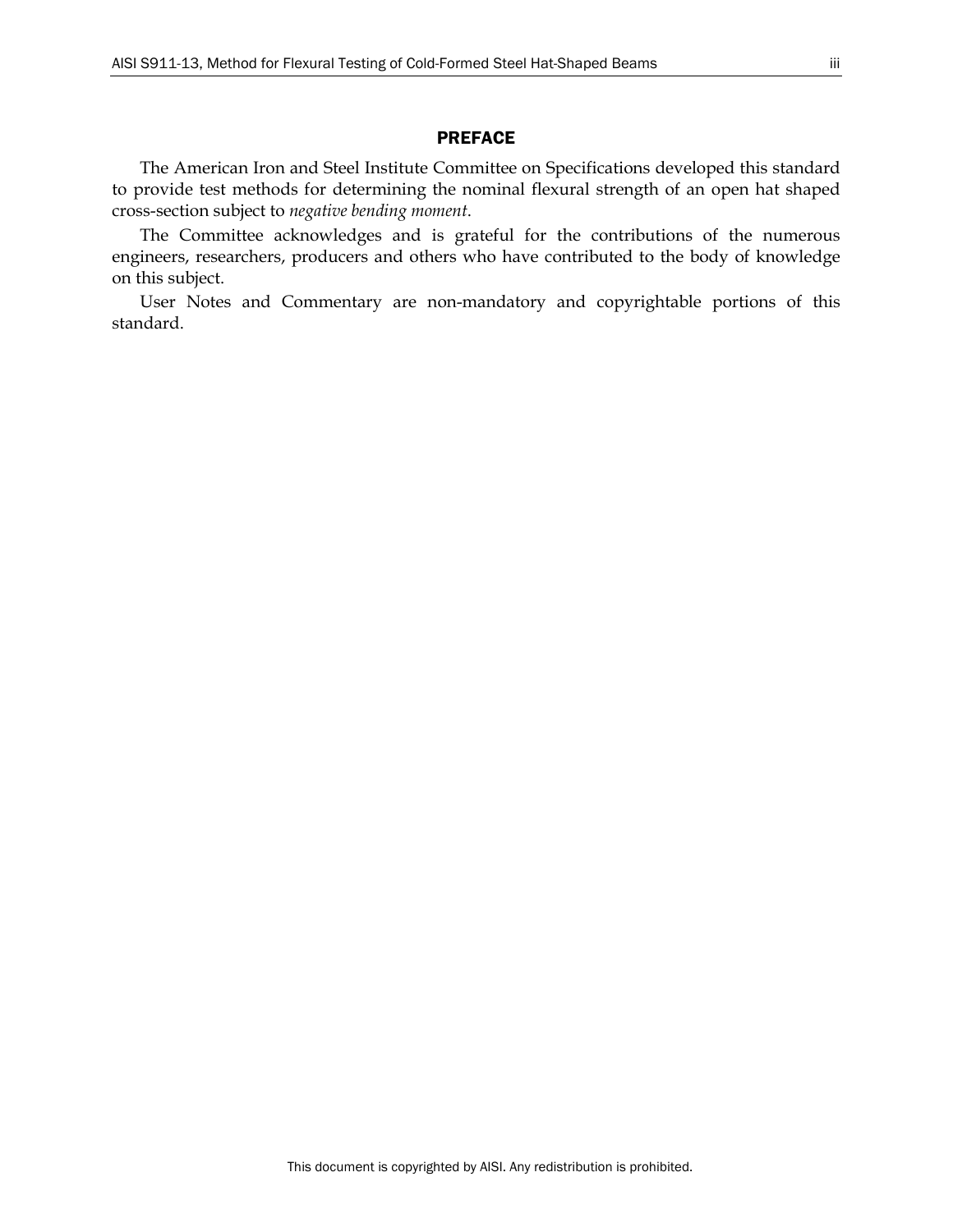# This page is intentionally left blank.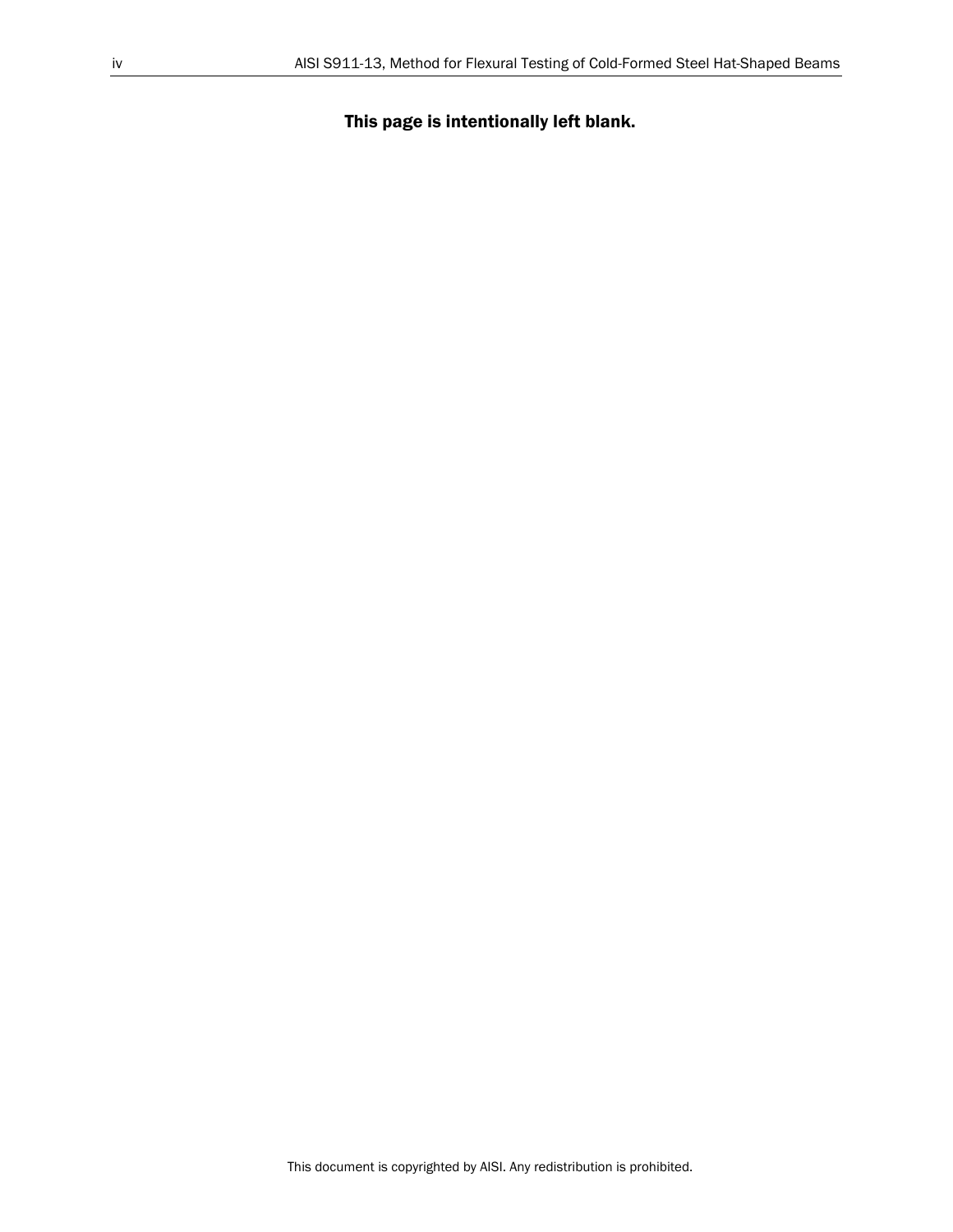# Method for Flexural Testing of Cold-Formed Steel Hat-Shaped Beams

## 1. Scope

**1.1** This method establishes test procedures for determining the nominal flexural strength of an open hat-shaped cross-section subject to *negative bending moment*.

**1.2** This test method is permitted to be used to evaluate the nominal flexural strength of hat sections with or without a discrete intermediate bracing system.

**1.3** This standard does not purport to address all of the safety concerns, if any, associated with its use. It is the responsibility of the user of this standard to establish appropriate safety and health practices, and determine the applicability of regulatory limitations prior to use.

#### Commentary:

This test method can be used to establish the nominal flexural strength of a particular open hatshaped cross-section which is subjected to local, distortional and/or overall buckling.

## 2. Referenced Documents

The following documents or portions thereof are referenced within this Standard and shall be considered as part of the requirements of this document.

a. American Iron and Steel Institute (AISI), Washington, DC:

S100-12, *North American Specification for the Design of Cold-Formed Steel Structural Members* 

b. ASTM International (ASTM), West Conshohocken, PA:

 A370-12a, *Standard Test Methods and Definitions for Mechanical Testing of Steel Products* E6-09be1, *Standard Terminology Relating to Methods of Mechanical Testing* IEEE/ASTM-SI10-10, *American National Standard for Metric Practice*

## 3. Terminology

Where the following terms appear in this Standard they shall have the meaning as defined herein. Terms not defined in Section 3 of this standard, AISI S100 or ASTM E6 shall have the ordinary accepted meaning for the context for which they are intended.

*Negative Bending Moment.* A moment which causes compression on the open side of the section.

*Failure*. A state at which the specimen will accept no additional load.

## 4. Symbols

- a = Measured distance along beam (See Figure 1)
- $b = Measured distance along beam (See Figure 1)$
- $L =$  Span length of the section tested, measured center-to-center of end supports (See Figure 1)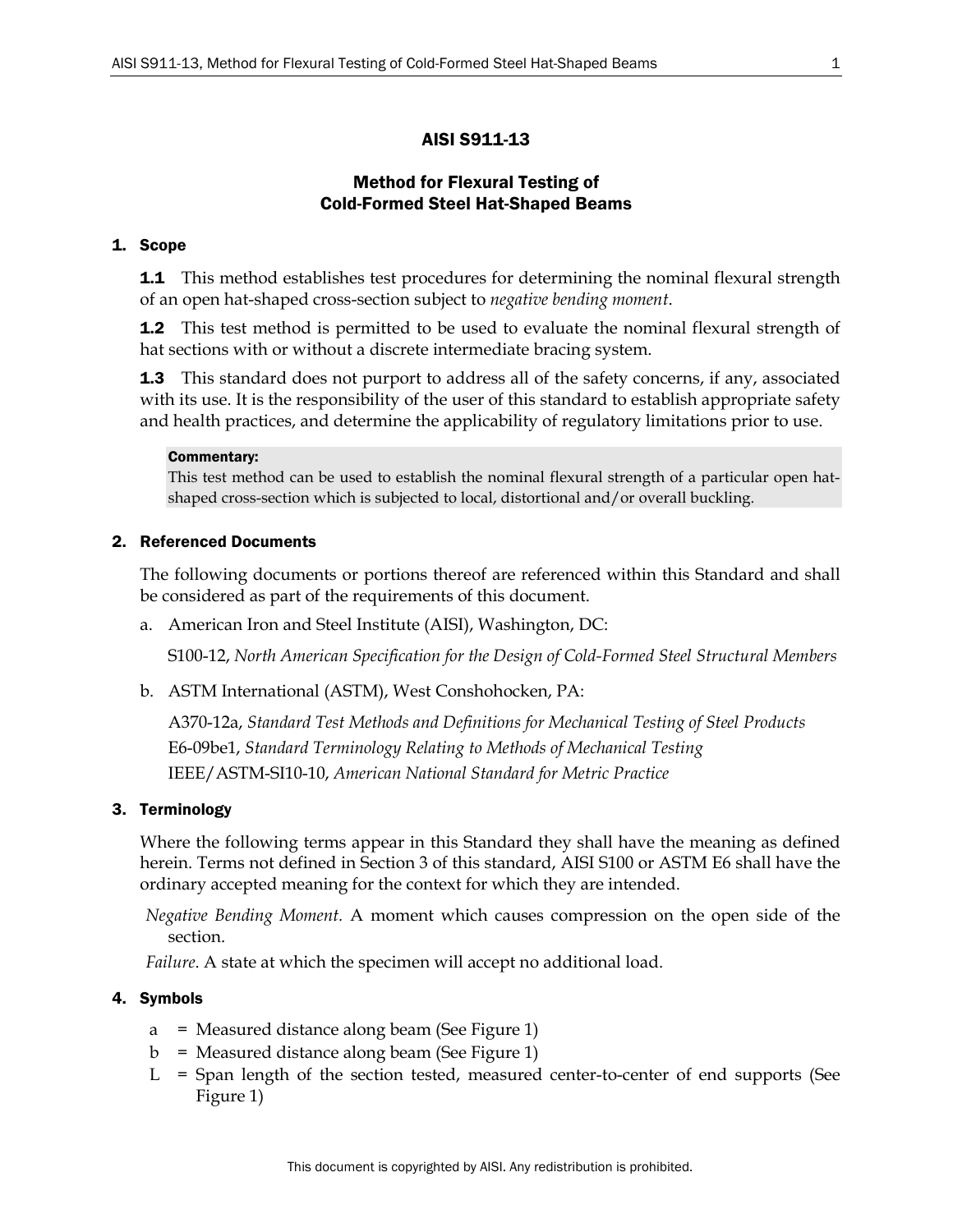Pts = *Failure* load of single span system tested

- R = Support reaction
- $t =$  Nominal base steel thickness exclusive of coating
- $t_a$  = Average base steel thickness

#### 5. Apparatus

**5.1** The test method shall be generally suitable for either hydraulic or screw-operated testing machines.

5.2 The test specimen support fixtures and the testing machine ram shall have the capability of maintaining a constant loading direction throughout the test.



#### Figure 1 - Simply Supported Beam Test

5.3 The lateral support fixtures used in the test shall be installed in such a manner so as not to impede the horizontal displacement of the open side of the section, i.e., the compression flanges and the vertical deflection of the specimen.

**5.4** In lieu of a test machine, the load shall be applied by either a hydraulic or a pneumatic cylinder. When a cylinder is used, a calibrated load cell shall be used to measure the applied load to within  $\pm$  2 percent.

#### User Note:

The testing machine should comply with the requirements of ASTM E4-10, *Standard Practices for Force Verification of Testing Machines*, wherein the rate of loading can be controlled, constant loads maintained, and the applied load can be measured accurately to within  $\pm 2$  percent.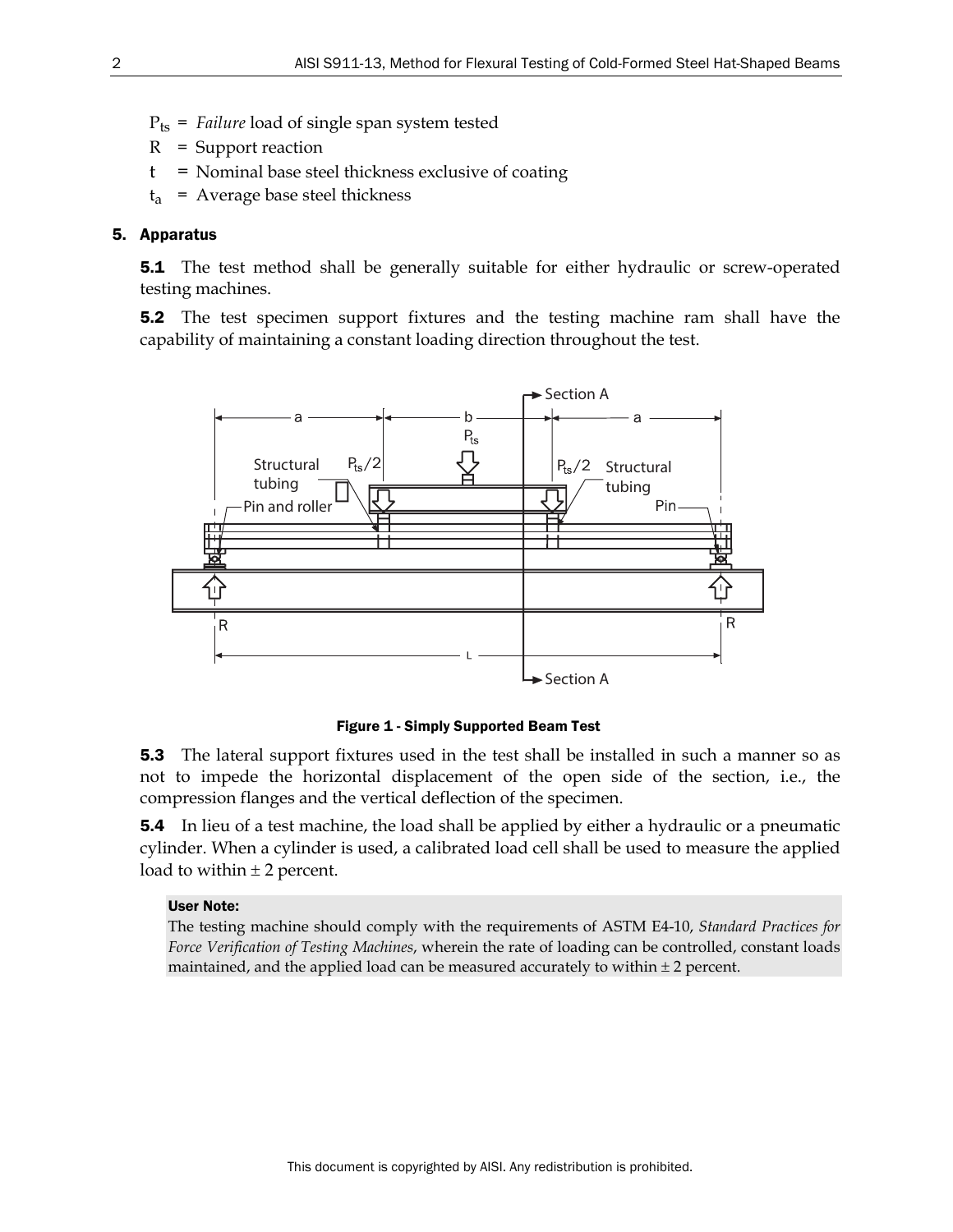

Figure 2 - Section of Simply Supported Beam Test

#### 6. Test Unit

6.1 A test unit shall include a minimum of three identical beam specimens and a minimum of two corresponding sheet-type tensile specimens.

**6.2** The specimens within a unit shall represent one type of cold-formed steel section with the same specified geometrical, physical, and chemical properties. The specimens are permitted to be taken from the same beam or from different production runs provided the source of the specimens is properly identified and recorded.

6.3 If beam specimens are taken from different production runs, at least two corresponding sheet-type specimens shall be taken and tested from each production run.

**6.4** The test specimens shall be used to determine:

- (1) The actual geometry of each specimen.
- (2) The maximum beam test load.

**6.5** The tensile test specimens shall be used to determine the yield stress, tensile strength, and percent elongation of each beam specimen in accordance with the requirements described in ASTM A370.

6.6 For each test specimen and test unit, the measured geometrical and tested mechanical properties of the individual specimens shall meet the requirements stated by the fabricator and material producer, respectively.

**6.7** If the average area, thickness, or yield stress of a test unit varies by more than 20 percent from the specified-minimum value, the test unit shall be considered to be nonrepresentative of the beam section, and further evaluations are considered to be invalid.

#### 7. Specimens

**7.1** The beam specimen shall be supported at one end by a pin condition and at the other end by a pin and roller condition. Lateral bracing at the beam specimen ends and at load points is permitted.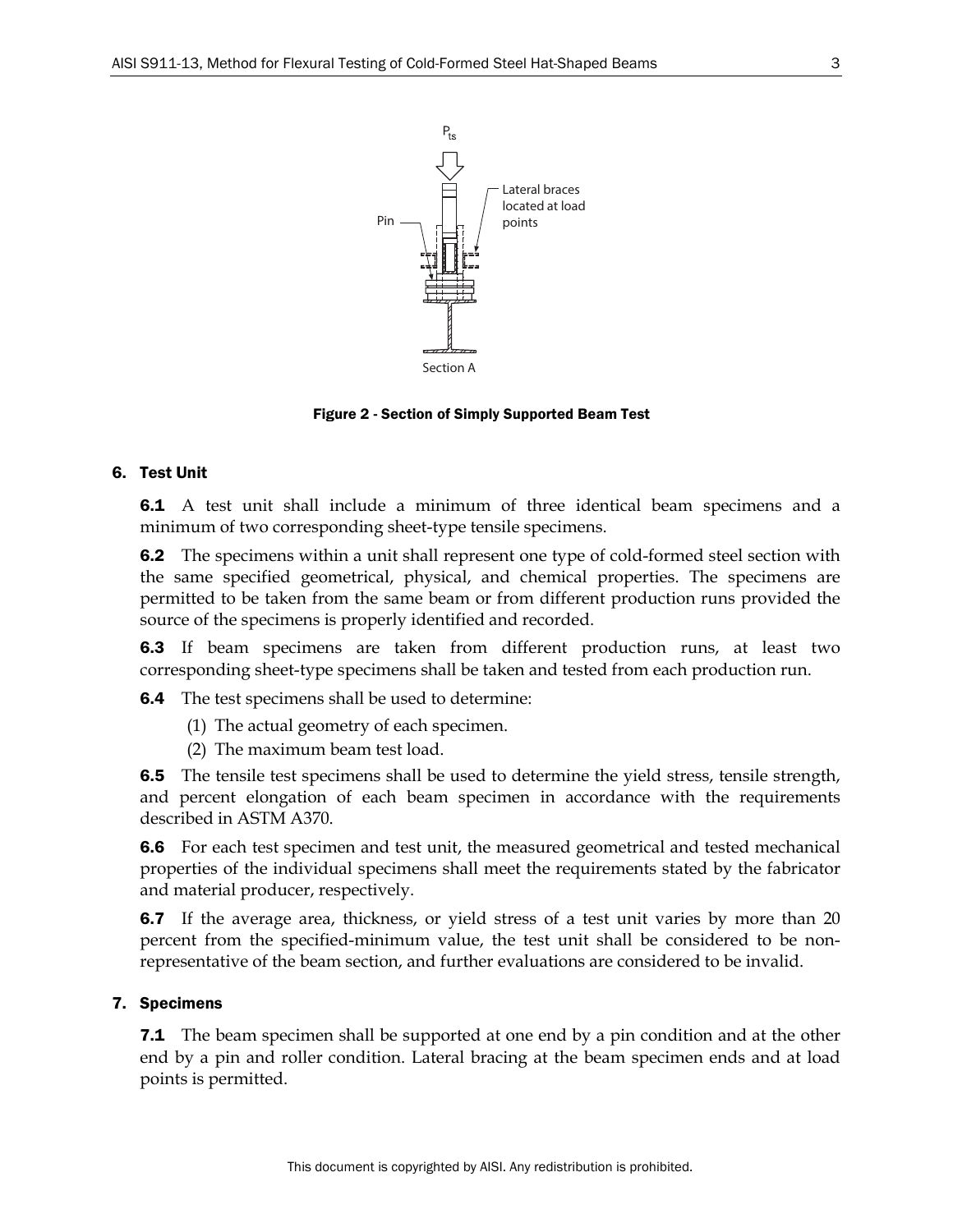## User Note:

It is permitted to restrain the top flange (open portion of a hat section in compression) at the load points to replicate the in-place, fabricated assembly.

**7.2** The beam specimen shall be installed so as to cause compression on the open side of the hat section.

**7.3** For tests including intermediate discrete point braces, the braces used in the test shall be installed in such a manner so as not to impede the lateral displacement of the compression flanges and the vertical deflection of the beam specimen.

**7.4** Beam specimen length, b, as shown in Figure 1, shall enable formation of each of the local buckling, distortional buckling, or overall buckling modes, and shall be determined as follows:

- (1) For local buckling determination, length b is taken as at least three times the maximum flat width of the section.
- (2) For overall buckling, length b is based on the maximum in-place unbraced length of the member.
- (3) For distortional buckling, length b is determined analytically or experimentally. If the length is determined analytically, b is taken as a minimum of three half-wave lengths as determined analytically by a finite strip or finite element analysis, where the halfwavelength is the one corresponding to the minimum distortional buckling. If the distortional buckling mode is not observed, the test specimen length is to be adjusted to achieve distortional buckling. If b is determined experimentally, an array of tests of differing lengths is performed until distortional buckling is observed. Length a, as shown in Figure 1, is to be chosen to achieve the desired applied bending moment, but not less than three times the depth of the beam specimen.

**7.5** At the point of application of the loads, the webs of the beam specimen shall be connected by self-drilling screws to a structural tube or other element simulating the truss web in such a manner to effectively restrain lateral movement of the web (See Figure 1).

7.6 *Beam Specimen Source*. Beam test specimens shall be cut from the commercially fabricated beam product or beam test specimens shall be specially fabricated, provided care is taken not to exceed the cold work of forming expected in the commercial product. If the beam test specimen is specially fabricated, subsequent proof tests using specimens from commercially produced beams shall be required and reported.

7.7 *Tensile Specimen Source*. Longitudinal tensile specimens shall be cut from the center of the widest flat of a formed section from which the beam specimens have been taken, or the tensile specimens shall be taken from the sheet or coil material used for the fabrication of the beam specimens. The tensile specimens shall not be taken from parts of a previously tested beam.

# 8. Beam Test Procedure

**8.1** The beam specimen shall be supported at one end by a pin condition and at the other end by a pin and roller condition. Lateral bracing at the beam specimen ends and at load points is permitted.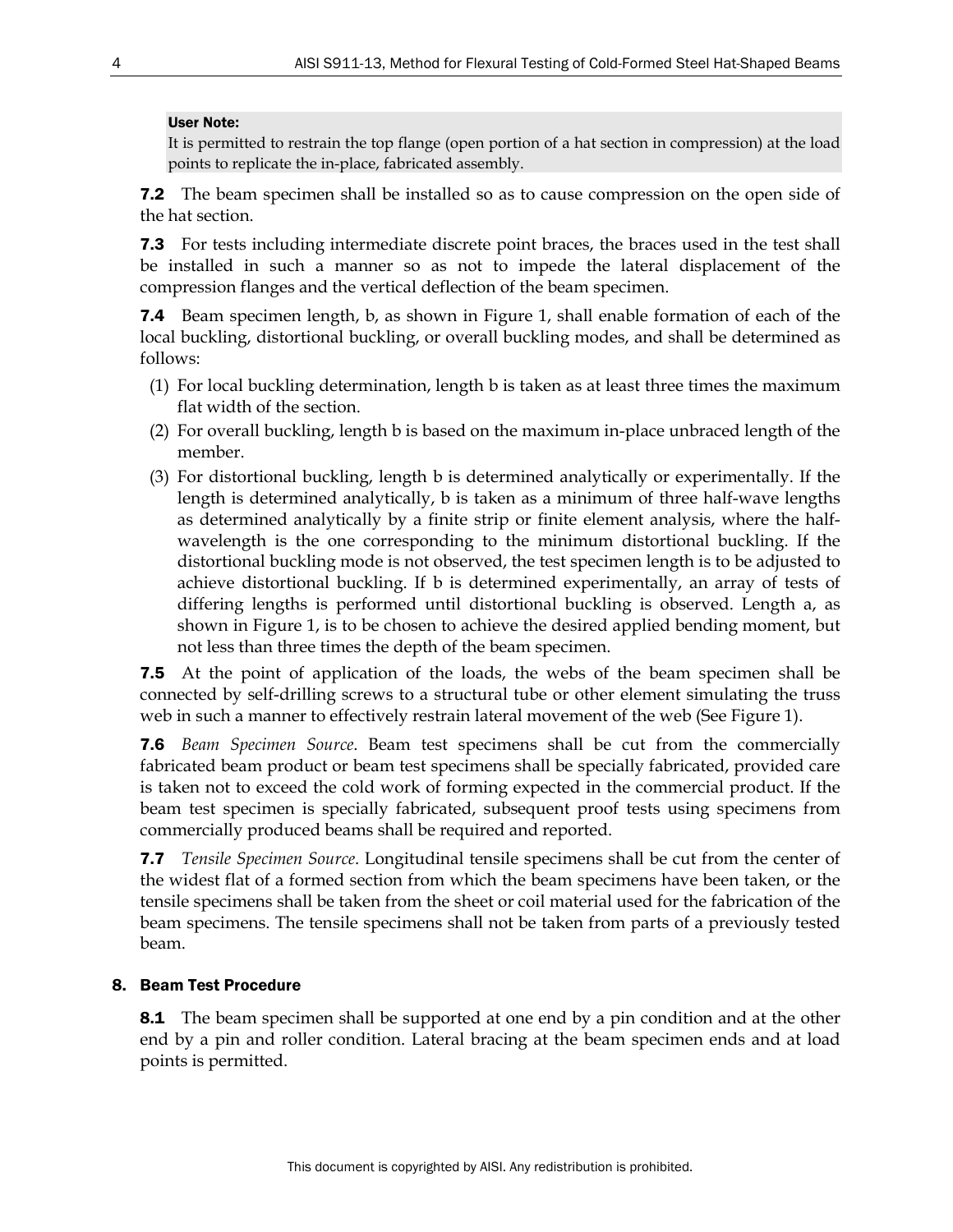8.2 For tests including intermediate discrete point braces, the braces used in the test shall be installed in such a manner so as not to impede the lateral displacement of the compression flanges and the vertical deflection of the beam specimen.

8.3 A two-point load shall be applied to the system to produce a *negative bending moment* in the test specimen (See Figure 1).

**8.4** Care shall be taken to center the specimen on the axis of the test machine.

**8.5** The load increments applied during the test shall not exceed 10 percent of the estimated maximum test load.

**8.6** The test specimen shall be loaded to *failure*, P<sub>ts</sub>, and the mode of *failure* reported.

**8.7** The maximum loading rate between load increments shall not exceed a corresponding applied stress of 3 ksi (21 MPa) at the extreme fiber of the gross cross-section per minute.

**8.8** Deflections of the specimen are permitted to be measured during the test. When deflections are recorded, the following procedures shall be required:

- (1) The deflection shall be measured to the nearest 0.001 in (0.0254 mm) at each load increment, and
- (2) The load increments applied during the test shall be the same for each specimen within a test unit, with a variation not to exceed one percent.

#### 9. Calculations

9.1 Extrapolations beyond 20 percent of the extreme parameters tested shall not be permitted.

#### 10. Test Report

**10.1** The report shall include a complete record of the sources and locations of all beams and tensile-test specimens, and shall describe whether the specimens were taken from one or several beams, or several production runs, coil stock, or other sources.

**10.2** The documentation shall include all measurements taken for each beam test specimen, including: (1) cross-section dimensions, (2) uncoated sheet thickness, (3) yield stress, (4) tensile strength, (5) percent elongation, (6) applicable material specification, (7) manufacturer, (8) test setup characteristics such as lateral brace locations and bearing stiffeners, and (9) evaluation procedure used.

**10.3** The determination of the selected beam span shall be fully documented with appropriate calculations.

**10.4** A description of the test setup and the instrumentation used shall be included.

**10.5** The report shall include the load increments, rate of loading, ultimate loads and observations made during the test for each beam tested.

**10.6** The report shall include complete calculations and results.

**10.7** The report shall state any visual observations recorded that are pertinent to the performance of the test specimen(s).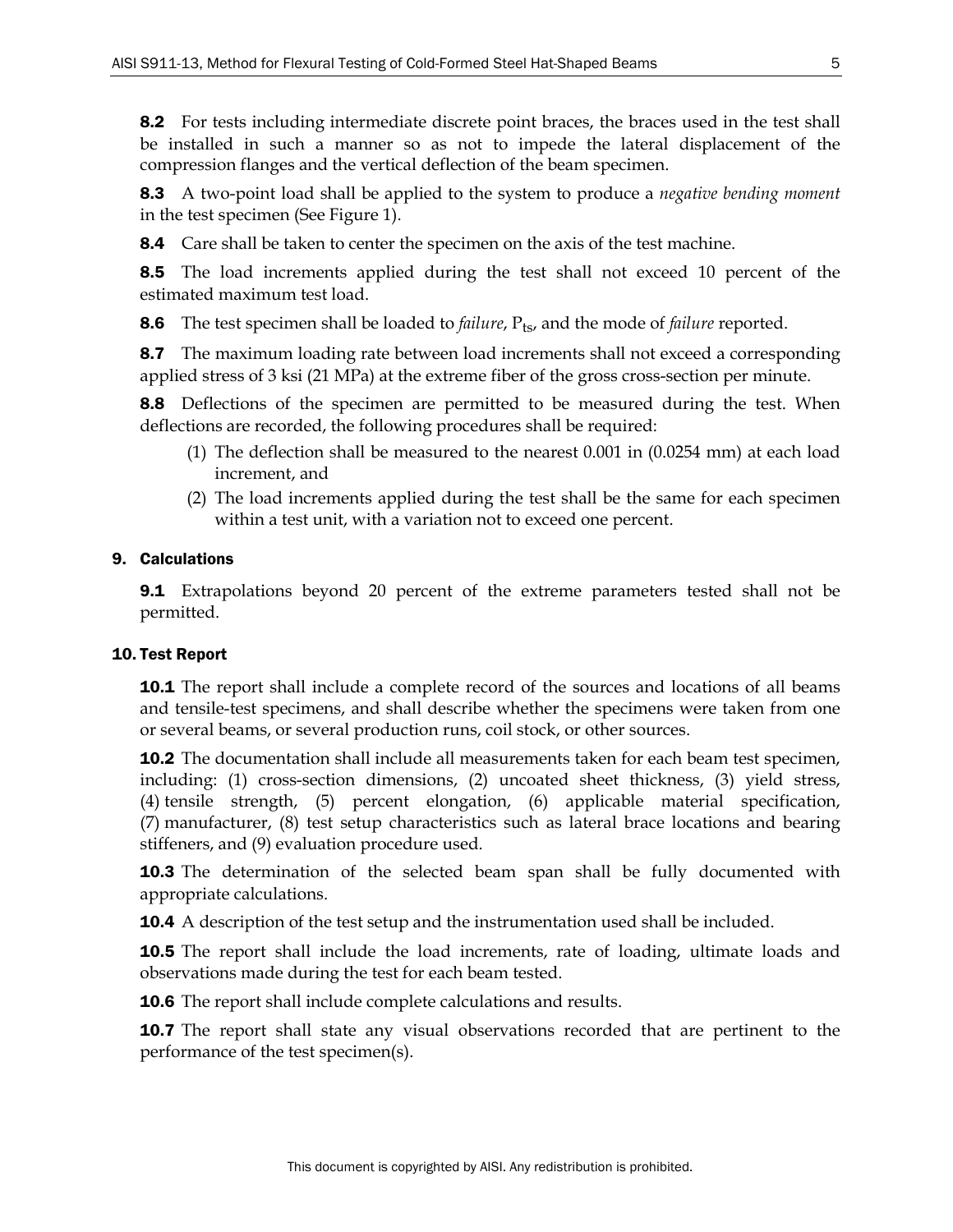**10.8** The report shall provide the data required (number of tests, coefficient of variation of the test load, etc.) for the determination of resistance factor,  $φ$ , and safety factor,  $Ω$ , in accordance with Section F1 of AISI S100.

#### 11. Precision

The following criteria shall be used to judge the acceptability of the test results:

11.1 *Repeatability*. The individual beam test results shall be considered suspect if they differ by more than 10 percent from the mean value for a test unit with at least three specimens.

11.2 *Reproducibility*. If tests are performed at different test labs, the results of tests on beams conducted at two or more laboratories shall agree within 10 percent when adjusted for differences in cross-sectional dimensions and yield stress in order to be considered valid tests.